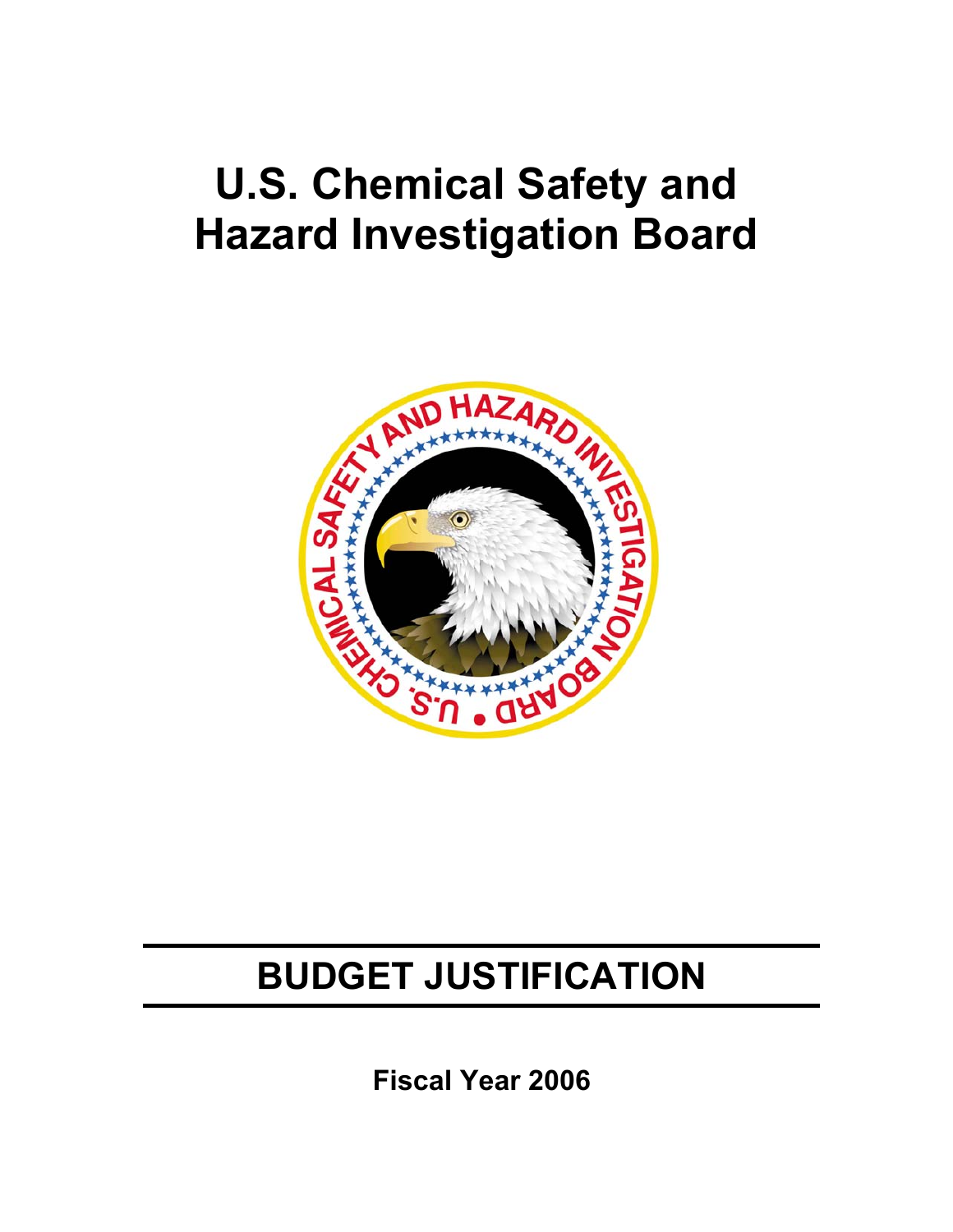#### **Summary**

Fiscal year (FY) 2004 was the busiest and most productive in the agency's history. The Board completed eight safety products during the year, including four full investigations, two case study reports, and two safety bulletins. In addition, the Board began six new investigations during FY 2004 and initiated a seventh investigation in December 2004.

For FY 2006, the U.S. Chemical Safety and Hazard Investigation Board (CSB) requests a budget of \$9.6 million, an increase of \$573,000 above our FY 2005 appropriation. We request this increase based upon (1) an expected FY 2006 civilian pay increase; (2) the need to pay full, annualized salaries for a number of investigative and other positions to be filled during FY 2005; and (3) the need to develop additional investigative training resources for our staff, at a cost of \$150,000.

#### **Review of FY 2004 Achievements**

During FY 2004, the Board achieved probably the most noteworthy safety success in its seven-year history. On September 30, 2003, meeting in New York City, the Board voted to recommend that New York City modernize the control of hazardous materials under its existing 86-year-old municipal fire code. The recommendation followed an 18 month Board investigation of a chemical accident in downtown Manhattan, where at least 36 people were injured when hazardous chemicals — improperly mixed in the basement of a commercial building — exploded and caused the building to partially collapse.

Board representatives testified twice before the city council on the findings of the CSB investigation, and in March 2004 the city announced that it would completely overhaul its fire code over the next few years. This process is expected to lead to the city's adoption of an accepted model code, like the International Fire Code or the National Fire Protection Association code. At the end of this process, eight million New Yorkers will be considerably safer from chemical accident hazards – a striking proof of the value of CSB's independent, root-cause investigations.

The Board's success in New York City is but one of our achievements in the year just finished. For example, in 2002 the Board recommended that the State of Delaware develop regulations to require inspection and prompt action on any unsafe aboveground chemical storage tanks. The recommendation followed the Board's investigation of a tragic tank explosion and collapse at a Delaware City refinery that took the life of a contract worker and injured eight others. The Board's investigation discovered that the refinery had received an "unsafe condition" report on the flammable storage tank three weeks before the tragedy but had taken no action, and then went on to allow the use of high-temperature welding equipment near the faulty tank, causing the accident. Under the new Delaware regulations, some 605 large, aboveground storage tanks will now be

U.S. Chemical Safety and Hazard Investigation Board 1 FY 2006 Budget Justification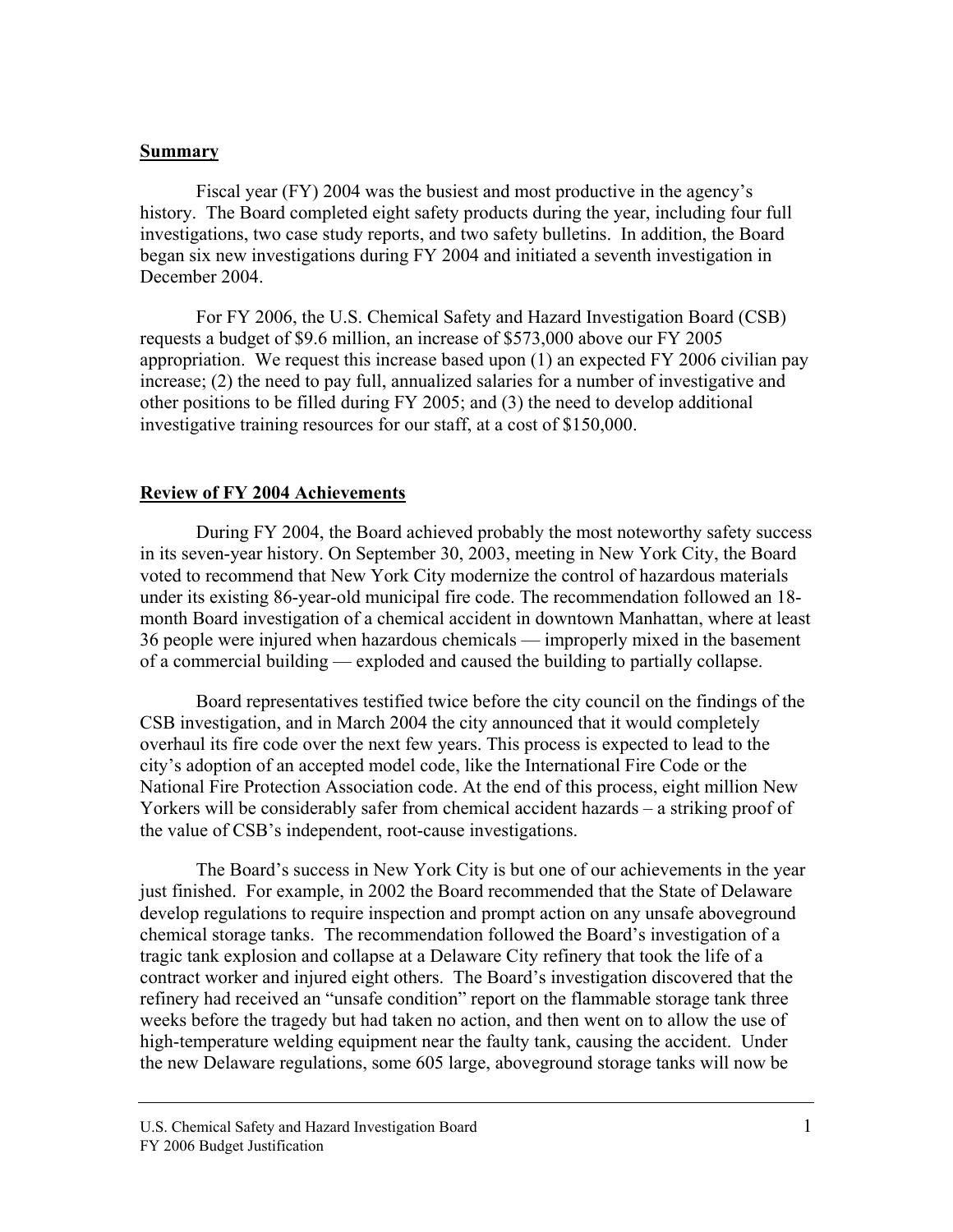subject to safety inspection in Delaware, and owners will be required to take immediate action to address hazards. Delaware officials indicate that the Board's recommendation was instrumental in framing this section of the regulations.

 In addition, the Board has continued to spur progress on the controlling the hazards of reactive chemicals – materials that can catch fire, explode, or release toxic gases when improperly combined or processed. In its landmark 2002 investigation, the Board uncovered 167 serious accidents involving reactive hazards over the previous twenty years, collectively responsible for more than 100 deaths as well as hundreds of millions of dollars in property losses. The Board recommended a variety of measures to reduce the frequency of these accidents. For example, the American Institute of Chemical Engineers, through its Center for Chemical Process Safety, developed new industry guidance on assessing and controlling these hazards. That book is now available free to all companies over the Internet, through a grant from EPA and OSHA. Furthermore, EPA amended its accident reporting regulation to require specific, more frequent reporting of serious reactive chemical accidents, acting on recommendations from the Board. Finally, OSHA is moving forward with an industry alliance designed to conduct outreach about reactive hazards, following upon the Board's finding that more than 90% of reactive accidents involve hazards that are already recognized and documented in published literature.

Overall, the Board successful closed 11 recommendations in FY 2004, based on positive safety actions taken by recipients, and has successfully closed an additional 23 recommendations in the first four months of FY 2005.

#### *FY 2004 Completed Investigations*

West Pharmaceutical Services, Kinston, NC. On January 29, 2003, an explosion and fire destroyed the West Pharmaceutical Services plant in Kinston, North Carolina, causing six deaths, dozens of injuries, and hundreds of job losses. The facility produced rubber stoppers and other products for medical use. The fuel for the explosion was a fine plastic powder, which accumulated above a suspended ceiling over a manufacturing area at the plant and ignited. On September 23, 2004, the Board approved its final report on the accident at a public meeting in Kinston. The Board found that West had not acted on warnings about the combustibility of the plastic powder and recommended strengthening of the North Carolina state fire code to control dust explosion hazards at industrial facilities.

Isotec/Sigma Aldrich, Miami Township, OH. On September 21, 2003, a violent explosion destroyed a 300-foot-deep underground distillation tower at the Isotec manufacturing plant in Miami Township, Ohio, near Dayton. The facility manufactured rare forms of oxygen and nitrogen, known as stable isotopes, which are used in research and medicine. The explosion injured one worker and sent debris flying as far as 1,000 feet. Residents within one mile of the facility were instructed to evacuated. On August

U.S. Chemical Safety and Hazard Investigation Board 2 FY 2006 Budget Justification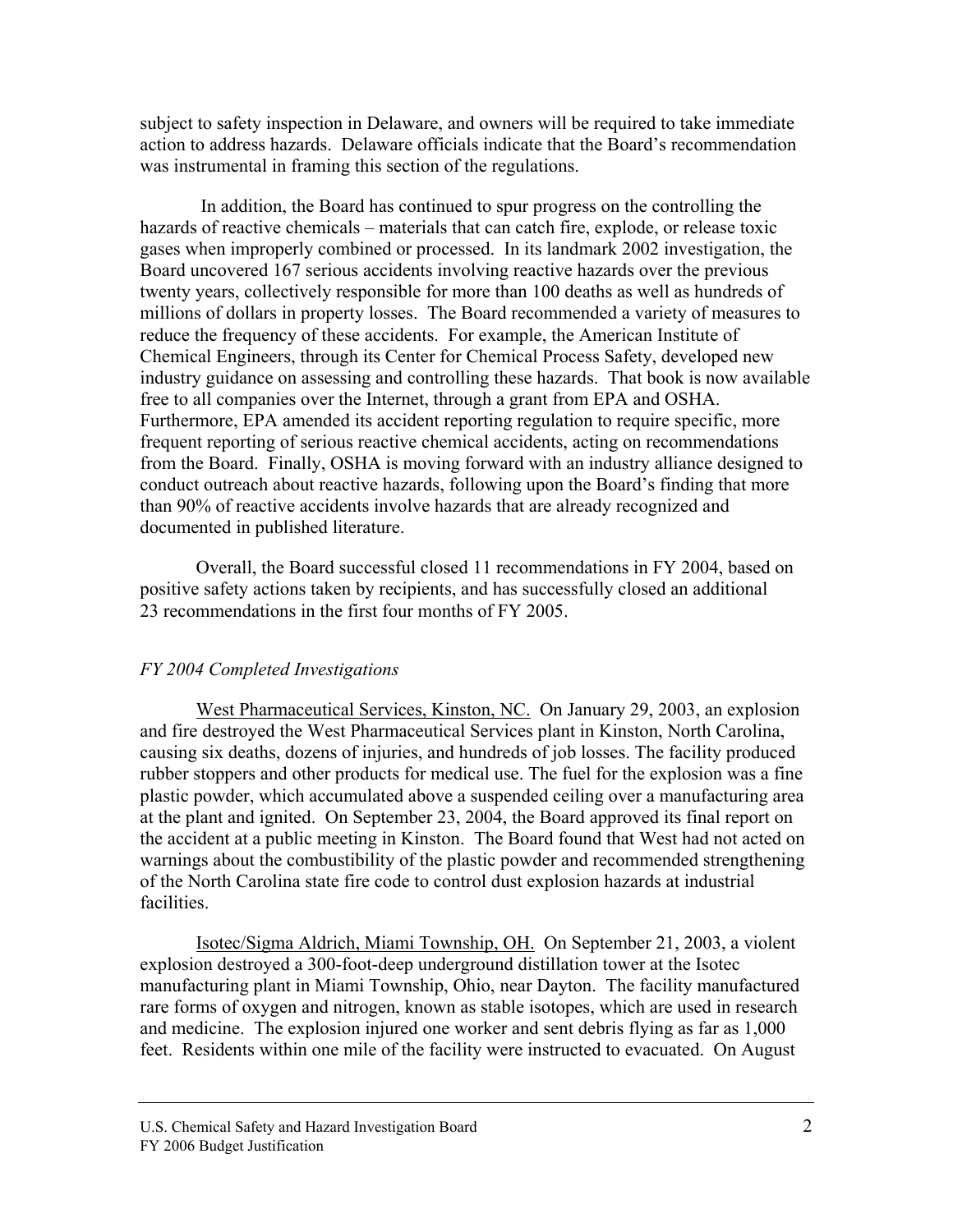24, 2004, the CSB issued a case study report on this accident and released it to a joint meeting of local elected officials. The report found that the company had not adequately investigated previous piping failures in 1995 and 1998, included one incident that led to an underground explosion. The Board also highlighted problems during the public evacuation, including uneven communication between emergency officials and the affected population.

Technic Inc., Cranston, RI. On February 7, 2003, a worker was seriously injured in an explosion at the Technic Inc. metal processing chemicals plant in Cranston, Rhode Island. The explosion occurred during maintenance on a ventilation system connected to multiple chemical reactors and was due to an accumulation of hazardous material inside. The Board approved the final report on the accident on August 20, 2004, calling on major standards organizations to develop better guidance on avoiding reactive chemical accidents inside ventilation systems.

Safety Bulletin – Sodium Hydrosulfide. On July 15, 2004, the Board released a safety bulletin warning of the dangers of the chemical sodium hydrosulfide, which reacts with acid to form highly toxic hydrogen sulfide gas. The bulletin follows the Board's investigation of a deadly reactive accident involving the chemical at an Alabama paper mill in 2002. Following the completion of that report, CSB investigators went on to uncover 45 accidents associated with sodium hydrosulfide that have caused 32 deaths and 176 injuries since 1971. The safety bulletin describes a variety of good practices that should be used when working with the chemical. The CSB is now in discussions with the largest U.S. producer of sodium hydrosulfide to help distribute the bulletin to customers.

Safety Bulletin – Piping Hazards. On July 15, 2004, a second Board safety bulletin cautioned about the dangers of removing hazardous materials from complex piping systems. The bulletin was prompted by a January 2004 explosion in a piping system at the Huntsman Petrochemical facility in Port Neches, Texas, which seriously injured two employees. The explosion resulted from heating residual reactive chemicals that were trapped inside the system. The CSB safety bulletin recommended a series of good practices for avoiding such accidents.

D.D. Williamson and Co., Louisville, KY. On the morning of April 11, 2003, one worker was killed at the D.D. Williamson food additive plant in Louisville, Kentucky, when a process vessel became overpressurized and failed catastrophically. In addition to causing extensive damage at the plant, the failure caused the release of aqueous ammonia and forced a public evacuation. On March 12, 2004, the Board approved its final report at a public meeting in Louisville. In addition to calling for safety improvements at the plant – which had installed the vessel without a safety relief valve – the Board recommended that Kentucky conduct outreach statewide concerning the safety inspection requirements for pressure vessels.

Catalyst Systems, Gnaddenhutten, OH. On January 2, 2003, a vacuum dryer holding nearly 200 pounds of benzoyl peroxide exploded at the Catalyst Systems Inc.

U.S. Chemical Safety and Hazard Investigation Board 3 FY 2006 Budget Justification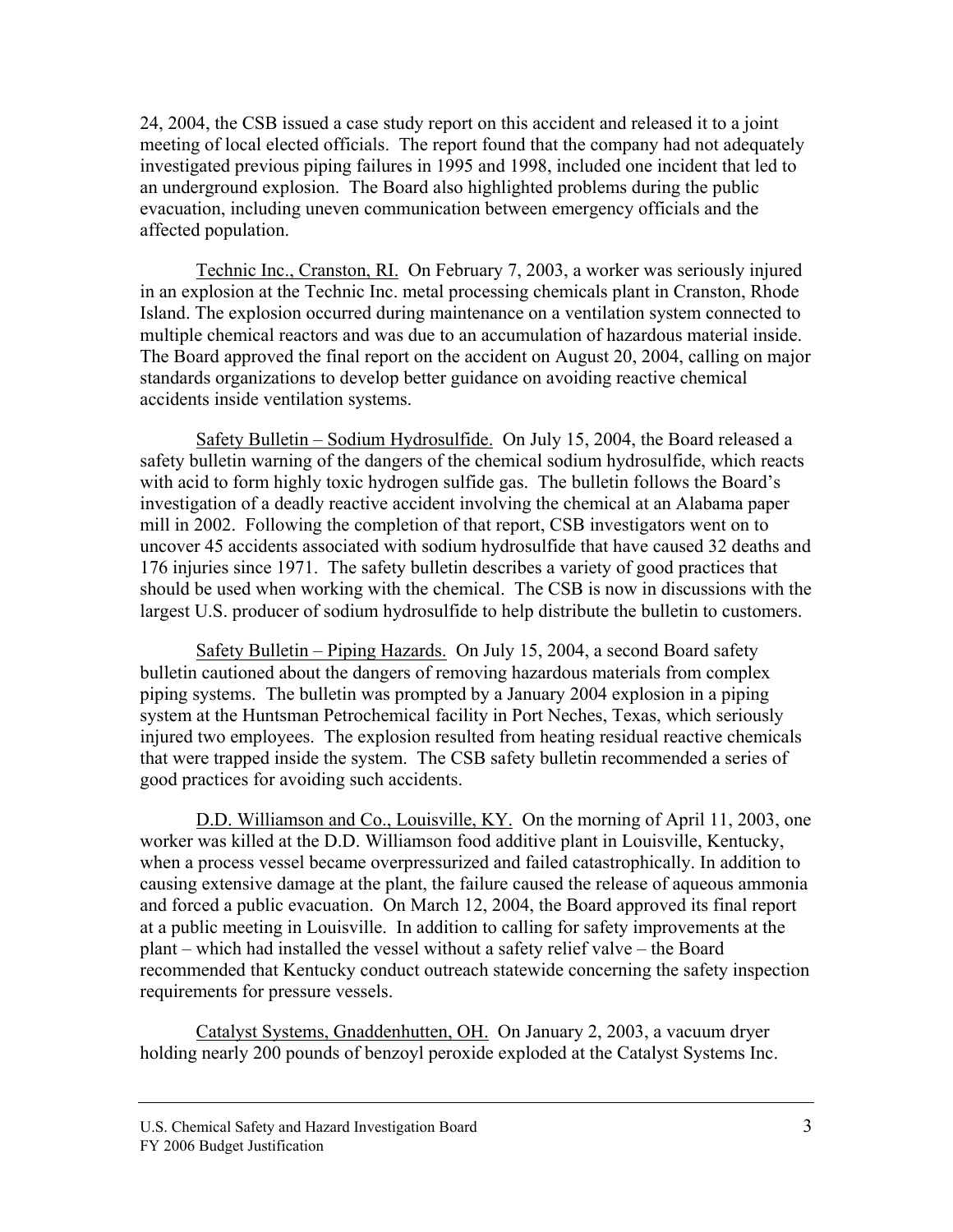production facility in Gnadenhutten, Ohio. The explosion and subsequent fire damaged the production facility, and one Catalyst Systems employee was injured while evacuating the building. On October 29, 2003, the Board approved a case study report on this investigation at a public meeting in Washington, DC, highlighting the hazards of concentrated benzoyl peroxide, a highly reactive and unstable substance.

First Chemical Corporation, Pascagoula, MS. On October 13, 2002, a violent explosion occurred in a nitrotoluene distillation tower at First Chemical Corporation in Pascagoula, Mississippi, sending heavy debris over a wide area. Three workers in the control room were injured by shattered glass. A nitrotoluene storage tank at the site was punctured by explosion debris, igniting a fire that burned for several hours; other large hazardous material storage tanks were located within the zone of impact. On October 15, 2003, the Board issued its final report on this accident, finding that the company had not applied available information about the hazards of nitrotoluene, which is reactive and unstable at high temperatures, in the design of its process. The Board recommended strengthening the chemical industry's voluntary Responsible Care code to promote better sharing of process hazard information. The Board also called on Jackson County, Mississippi, to improve its emergency system for communicating with the public about chemical accidents.

#### *FY 2004 New Investigations*

Combustible Dust Hazard Investigation (nationwide). In 2003, the CSB began investigations of three major industrial explosions involving combustible powders, which caused a total of 14 fatalities as well as massive property losses. Concerned by the apparent lack of knowledge about this hazard in industry, the Board launched a new study to examine the scope of the problem and recommend new safety measures. The Board also has noted that, while federal safety standards are in place for coal dust and grain dust, there are no general safety standards for combustible powders used in industry. The Board anticipates conducting a major public hearing on the issue in FY 2005 and completing its final and recommendations in FY 2006.

Sterigenics, Ontario, CA. On August 19, 2004, an explosion occurred inside an ethylene oxide sterilization chamber and an associated thermal oxidizer at the Sterigenics facility in Ontario, California. Four employees suffered minor injuries, the facility was rendered unusable, and members of the public were evacuated. Noting that ethylene oxide is highly hazardous gas that has caused a number of explosions, the CSB decided to investigate the root causes of the accident.

Formosa Plastics, Illiopolis, IL.On April 23, 2004, five workers were killed and others were seriously injured when an explosion occurred in a polyvinyl chloride (PVC) production unit at Formosa Plastics in Illiopolis, Illinois, east of Springfield. The accident, which has caused the complete shutdown of a major regional employer, followed a release of highly flammable vinyl chloride. The explosion forced a

U.S. Chemical Safety and Hazard Investigation Board 4 FY 2006 Budget Justification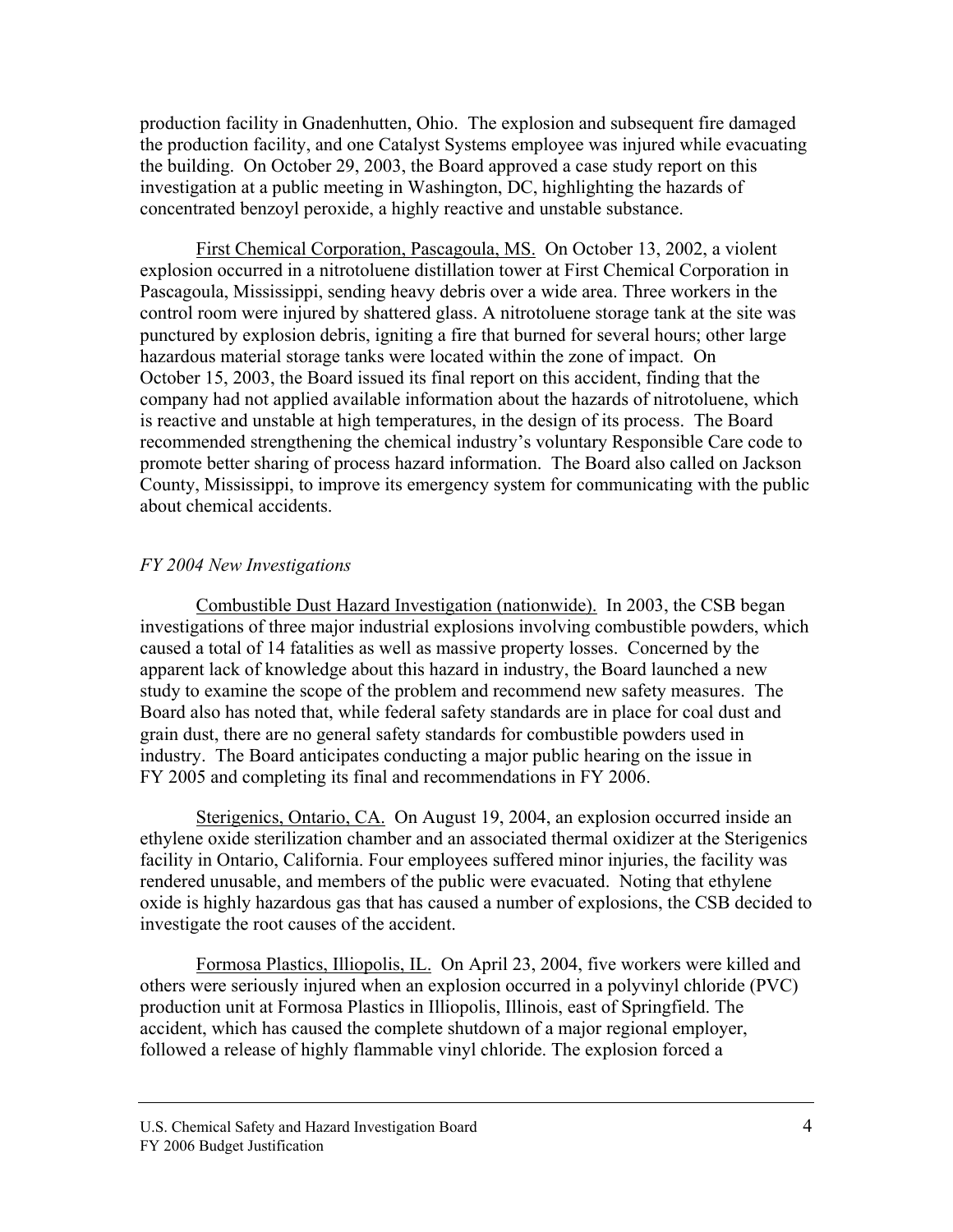community evacuation and lighted fires that burned for several days at the plant. CSB's investigation is seeking to determine the sequence of events that led to the release and is examining the adequacy of safety practices at the plant.

MFG Chemical Inc., Dalton, GA.On the evening of April 12, 2004, a runaway reaction occurred inside a chemical vessel at the MFG Chemical plant in Dalton, Georgia. The vessel became overpressurized and released toxic allyl alcohol vapor into the surrounding community. The vapor cloud sent 154 people to a local hospital and forced the evacuation of nearby residents. Among those treated were 13 police officers and four ambulance personnel. On November 16, 2004, the CSB convened a community meeting in Dalton, Georgia, to discuss its preliminary findings and take comments from affected members of the public. CSB's investigation is examining the effectiveness of chemical emergency preparedness in the region.

Giant Industries Refinery, Gallup, NM.On April 8, 2004, four workers were seriously injured when highly flammable gasoline components were released and ignited at the Giant Industries Ciniza refinery, east of Gallup, New Mexico. The release occurred as maintenance workers were removing a malfunctioning pump from the refinery's hydrofluoric acid (HF) alkylation unit. Unknown to personnel, a shut-off valve connecting the pump to a distillation column was apparently in the open position, leading to the release and subsequent explosions.

DPC Enterprises, Glendale, AZ.On November 17, 2003, there was a release of chlorine gas from the DPC Enterprises chlorine repackaging facility in Glendale, Arizona, near Phoenix. More than 4,000 people in the surrounding area were instructed to evacuate. Fourteen people, including ten police officers, required treatment for chlorine exposure. The release occurred when chlorine vapors from a rail car unloading operation escaped from a system designed to recapture the material, known as a scrubber. Owing to the exhaustion of absorbent chemicals in the scrubber, chlorine gas was released. On June 9, 2004, the CSB released preliminary findings at a community meeting in Glendale and received testimony from local emergency response officials.

Hayes Lemmerz, Huntington, IN.On the evening of October 29, 2003, a series of explosions severely burned two workers, injured a third, and caused property damage to the Hayes Lemmerz manufacturing plant in Huntington, Indiana. One of the severely burned men subsequently died. The Hayes Lemmerz plant manufactures cast aluminum automotive wheels, and the explosions were fueled by accumulated aluminum dust, a flammable byproduct of the wheel production process. This accident was the third major industrial dust explosion of 2003 that the Board investigated.

# **Outlook for FY 2005**

For fiscal year 2005, the Board received a net appropriation of \$9.03 million, plus a \$397,000 increase to its no-year investigative emergency fund. The appropriation represented a significant increase above the FY 2004 level of \$8.20 million. Consistent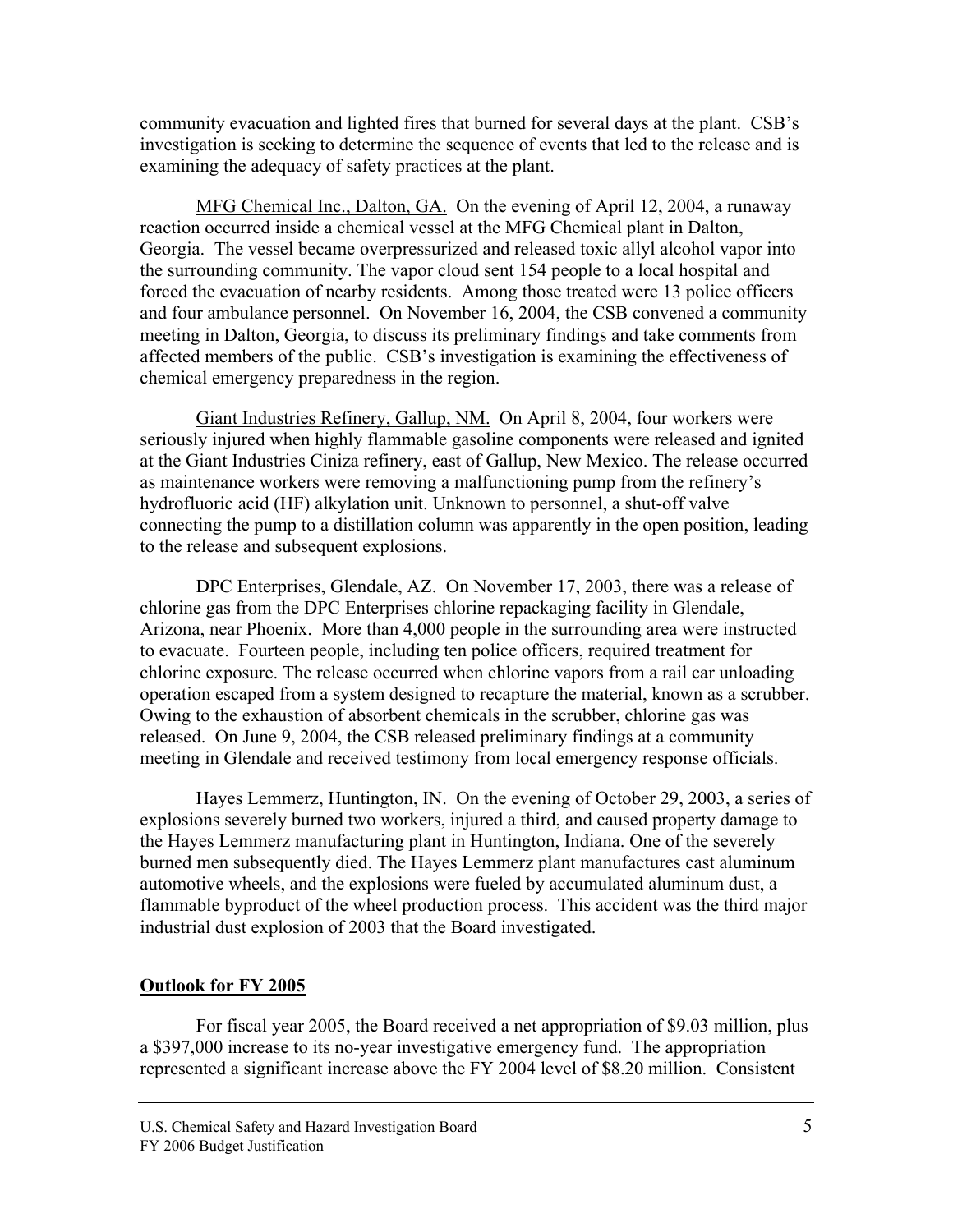with the FY 2005 budget justification, the Board plans to use the increased funding to hire additional investigative, recommendations, and safety outreach specialists to support the agency's core programs.

Due to the effects of the budget increase and employee attrition, the agency now has 12 staff positions that are vacant and will be filled over the coming months. Four of these vacancies represent newly funded positions. In addition, two Board seats are vacant due to the departure of members in August and November 2004, and the Board is eagerly anticipating action by the president and the Senate to fill those positions.

Staff hiring is a top priority for the agency throughout 2005. The Board is using all available direct-hire authorities to expedite the process. During FY 2004, for example, the agency was able to four entry-level personnel using the direct-hire authority of the federal career internship program. In FY 2005, the agency will continue to use this program as well as the direct-hire authorities available for information technology (IT) staff and for presidential management interns.

The Board also anticipates seeking broader statutory direct-hire authority for technical personnel through discussions with Congressional authorizing committees. The Board believes such authority will prove critical for keeping its investigations program fully staffed in a competitive job market. Full staffing is essential for meeting the Board's strategic goal for investigations. During the second half of calendar year 2004, for example, there were a total of six serious chemical accidents that scored "medium" to "high" priority in the agency's selection system but for which no investigation could be considered due to lack of available staff.

Even as hiring proceeds, the agency is continuing to pursue an aggressive schedule of completing eight investigations begun in previous fiscal years. The Board is also committed to issuing an additional safety product based on current year investigations and to further increasing the rate of adoption of CSB safety recommendations toward our ultimate goal of 80%. The Board plans to initiate a total of eight new investigations FY 2005; one new investigation, of a serious tank explosion in Houston in December 2004, is already underway.

The Board will be continuing its highly successful program of conducting its business transparently through community and public meetings at field locations. During FY 2005, the agency plans to conduct a total of eight public meetings around the country, including the public hearing on combustible dust hazards. For example, on February 15, 2005, the Board plans to convene a public meeting near Corbin, Kentucky, to release its final report on the catastrophic dust explosion at CTA Acoustics that killed seven workers and incapacitated the plant in February 2003. On March 2, 2005, the Board plans to convene another public meeting in Baton Rouge, Louisiana, to present its final report on three serious chemical accidents that occurred at the Honeywell refrigerants plant there in July and August 2003.

U.S. Chemical Safety and Hazard Investigation Board 6 FY 2006 Budget Justification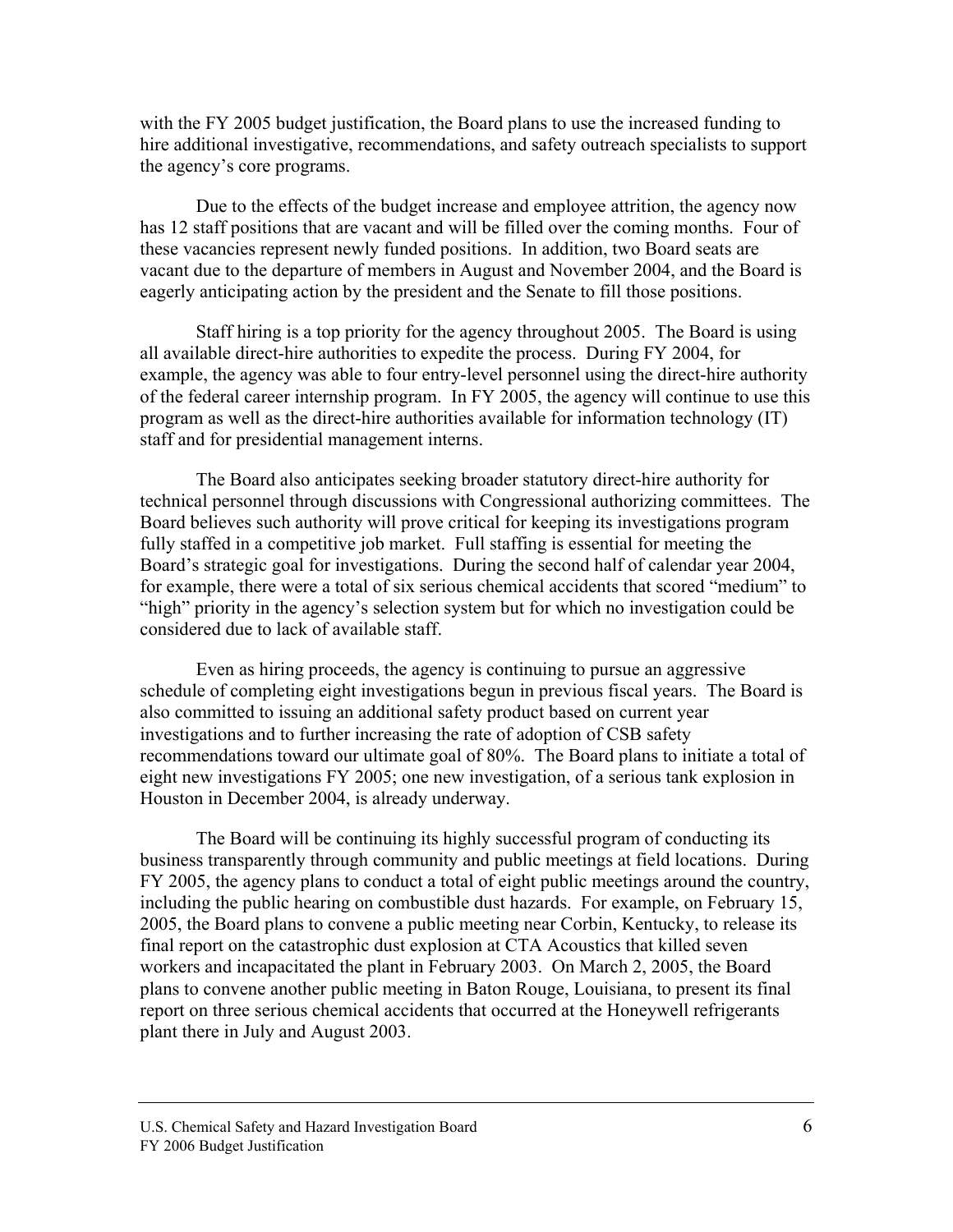During FY 2005, the agency will also be undertaking a major overhaul of its aging IT infrastructure. Most of CSB's computers and servers were acquired between 1998 and 2000 when the agency was first established. The agency initially planned to conduct much of the replacement work during FY 2006 and anticipated seeking a special appropriation of several million dollars. Agency staff carefully reexamined the preliminary plan throughout FY 2004 and were able to scale back the requirement to approximately \$950,000. Virtually the entire sum will be financed through existing FY 2004 and FY 2005 funds. The plan includes the replacement of CSB's 14 servers as well as most computers, monitors, and printers. In addition, funds will be used to upgrade IT security consistent with recommendations of the Inspector General.

## **Budget Request for FY 2006**

The CSB will continue meeting its strategic goals of issuing high-quality investigation reports and safety products, securing wide implementation of safety recommendations, and maintaining a high-performing work force. To achieve these goals the Board requests a modest increase above its FY 2005 budget of \$9,027,000. The summary table below shows the requested changes.

| FY 2005 Salaries and Expenses | \$9,027,000 |
|-------------------------------|-------------|
| FY 2006 Changes:              |             |
| Compensation                  | 594,000     |
| <b>Contract Employees</b>     | (168,000)   |
| <b>Fixed Costs</b>            | 55,000      |
| Variable Costs                | 92,000      |
| FY 2006 Total Request         | \$9,600,000 |

# *Strengthening the CSB Staff*

At the time of submission, the CSB's Office of Investigations has two managers, 12 investigators, and an administrative assistant. Collectively, this staff produced eight safety products in FY 2004. The agency is on track to produce nine products and to initiate a number of new cases during FY 2005. However, the Board recognizes the significant burden placed on its 15 investigative staff, who are responsible for assessing and investigating major chemical incidents from all around the country.

The Board is at times required to forego deployments to significant accidents because of lack of available staffing. Major investigations like West, CTA Acoustics, or Formosa Plastics require the efforts of large field teams. With scores of witnesses to interview, masses of documentary evidence to analyze, and a complex legal terrain to navigate, teams of 4-6 investigators may be required on any given case. Under these conditions, it remains challenging to produce nine products a year without full staffing levels. During the last six months of 2004, the Board was forced to forego assessments

U.S. Chemical Safety and Hazard Investigation Board 7 FY 2006 Budget Justification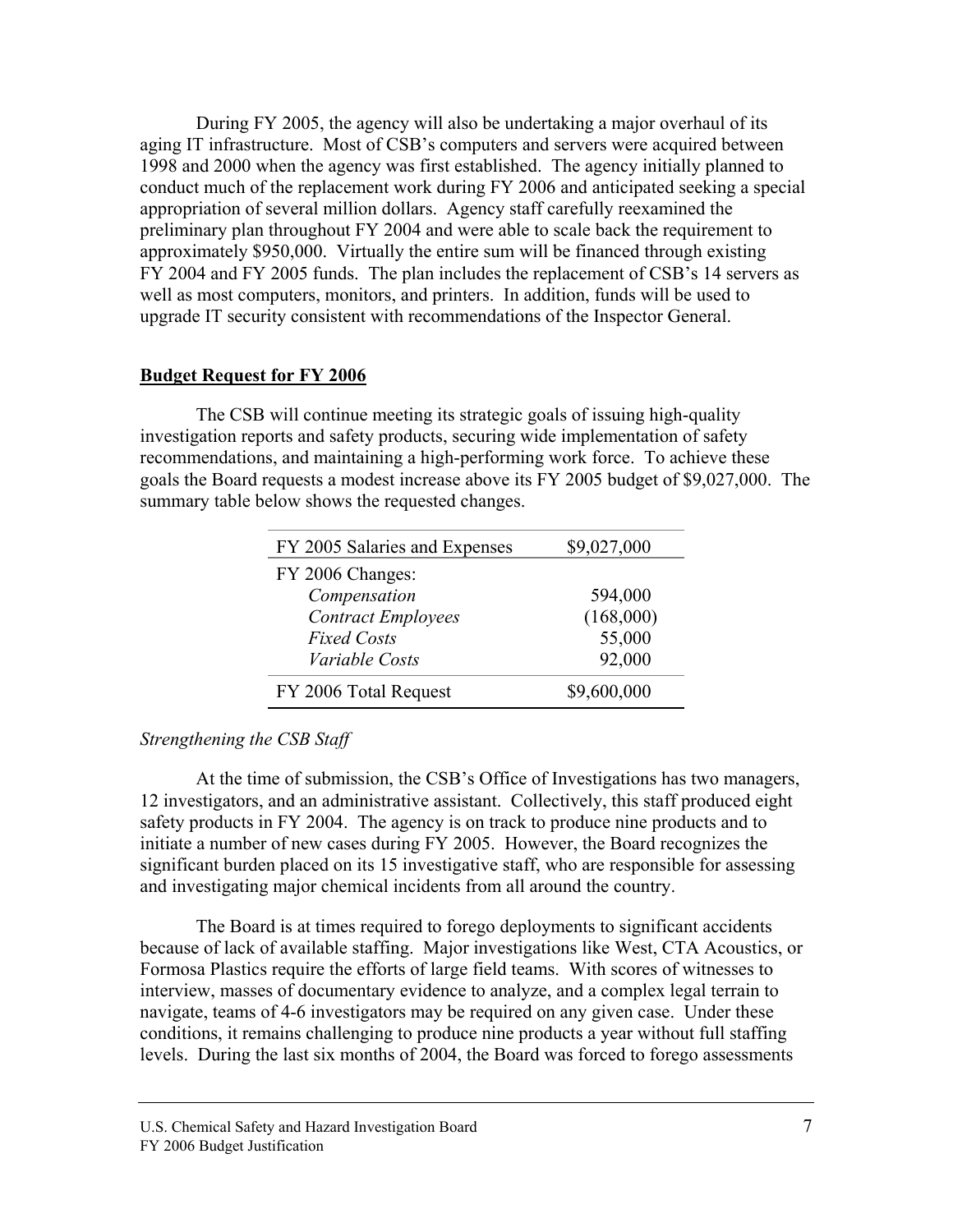and possible investigations of six serious chemical incidents due to lack of available staff and expertise. The Board will be furnishing Congress with a more detailed report on the frequency and nature of these incidents during the spring of 2005, consistent with a recommendation from the Inspector General.

As recommended by the Inspector General, the Board has been developing a long-term human capital plan as the first step to addressing its personnel challenges. The fruits of this process are already apparent, as the agency has flattened its organizational structure, identified long-term training and development needs, and committed to more junior-level hiring and the development of internal career paths for investigators and other staff. The agency has also reduced the number of investigative teams from three to two. Each of the two team supervisors is now dedicated full-time to project management. The agency believes that these changes will continue to improve the efficiency of the investigative process.

Furthermore, the agency has made strides in controlling salary expenses through (1) a standing policy of outsourcing certain functions, including public affairs, procurement, personnel, administrative support, and the IT help desk; and (2) reducing the average grade level of its workforce since the beginning of FY 2004. The agency has made aggressive use of the federal career internship program to hire employees at the GS-7 level and also recently eliminated one of its two SES positions. The average rating of general schedule employees has been reduced from GS-13 in FY 2004 to GS-12 in FY 2005. Excluding Board positions, the agency currently has 12 vacancies, of which four are newly funded positions. More than half of the 12 vacant positions are graded at GS-12 or below. Eight of the vacant positions directly support investigations, including four incident investigators, a writer/editor, an investigative trainer, and two new recommendations staff.

With the new staff to be hired in FY 2005, the Board expects to make significant progress toward its five-year strategic goal of being able to initiate and complete 12 investigations and other safety products each year. Of the \$594,000 requested increase to compensation for FY 2006, \$344,000 will cover the full, annualized cost of the new employees. Another \$150,000 is requested for an expected federal civilian pay increase in January 2006. The remaining \$100,000 will fund a new mentoring program.

#### *Mentoring and Training Programs*

In addition to the changes noted above, the Board seeks funds for one new modest initiative in FY 2006. With the influx of new personnel and the need to establish internal career paths for all staff, the Board's internal training needs have never been greater. A key characteristic of a successful organization is that it has created a learning environment and culture for its employees. Although CSB supports training activities for its investigators, most are based on generic, off-the-shelf courses. Our investigators would greatly benefit from ongoing training in the latest investigative and forensic techniques. CSB's root-cause investigations are unique and differ from others in the

U.S. Chemical Safety and Hazard Investigation Board 8 FY 2006 Budget Justification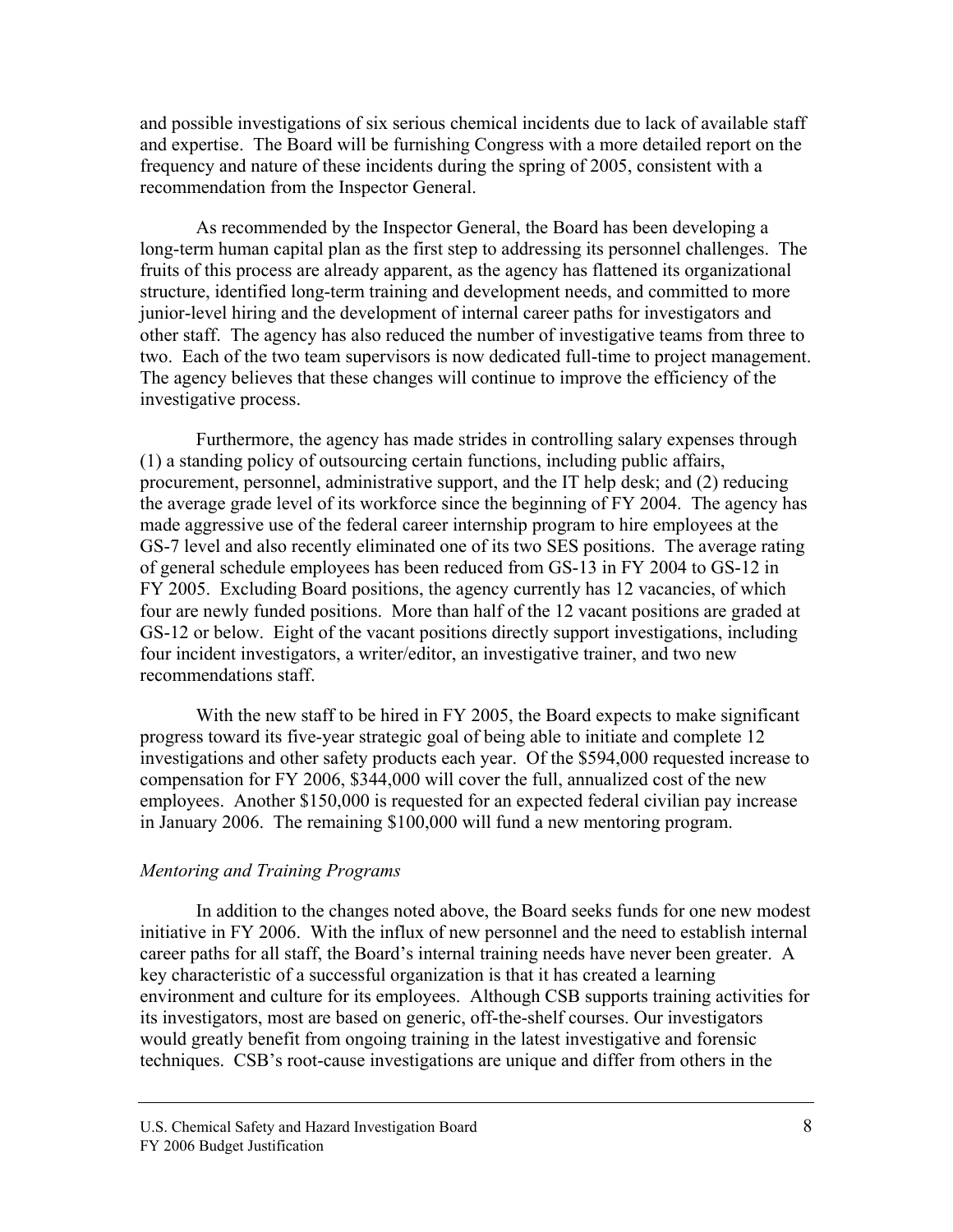public and private sectors, and for that reason our training must be customized and tailored to our needs. In the same way that the National Transportation Safety Board (NTSB) and Federal Bureau of Investigations (FBI) operate training academies for their personnel, the CSB needs a program of an appropriate size that can educate its personnel on what they specifically need to know to be most effective in their jobs.

For those reasons the Board anticipates seeking a total of \$150,000 in funding for a new training initiative. The first component is a mentoring program that would bring university professors and industry experts to the agency for temporary mentoring and teaching of our staff. We anticipate bringing in up to three individuals a year, each for a three-month period. These experts would participate in investigations working alongside CSB staff. They would also contribute to the development of a customized training curriculum for CSB investigators, which would become the focus of future training efforts. The \$100,000 cost of the mentoring program will defray the temporary salary costs for the outside experts; this change is included in the section above as part of the increase in FY 2006 compensation. The concept for this program was inspired by the work of other federal technical agencies, like the National Science Foundation, which routinely bring in outside experts at the forefront of their fields to supplement internal staff.

Secondly, we will seek to partner with more experienced federal investigative agencies such as the NTSB and the Bureau of Alcohol, Tobacco, Firearms and Explosives (ATF) to develop and operate a training program specifically tailored for CSB investigators. The focus of this activity will be identifying critical skills needed by our investigators, developing a customized curriculum, and providing the actual training at training campuses operated by the partner agencies. In January 2005, the CSB began preliminary discussions with the NTSB academy in Ashburn, Virginia, about the feasibility of sending CSB investigators there for initial and ongoing training. The \$50,000 estimated cost of this program is included in our projected FY 2006 contractual costs.

The Board believes that the long-term effect of the new training and mentoring program will be to promote staff retention, increase staff productivity, and facilitate development of internal career paths for junior staff.

#### **Conclusion**

With steady support from Congress and the Office of Management and Budget, the Chemical Safety Board has grown into an increasingly effective safety organization that meets an urgent national need. The Board's FY 2006 budget request of \$9.6 million represents a slight increase above the agency's FY 2005 appropriation and the President's FY 2006 request. However, this increase will position the agency to meet its long-term strategic goals at a modest cost to the taxpayers. The proposed investments will allow the Board to expand its efforts to protect lives and property by preventing deadly chemical accidents.

U.S. Chemical Safety and Hazard Investigation Board 9 FY 2006 Budget Justification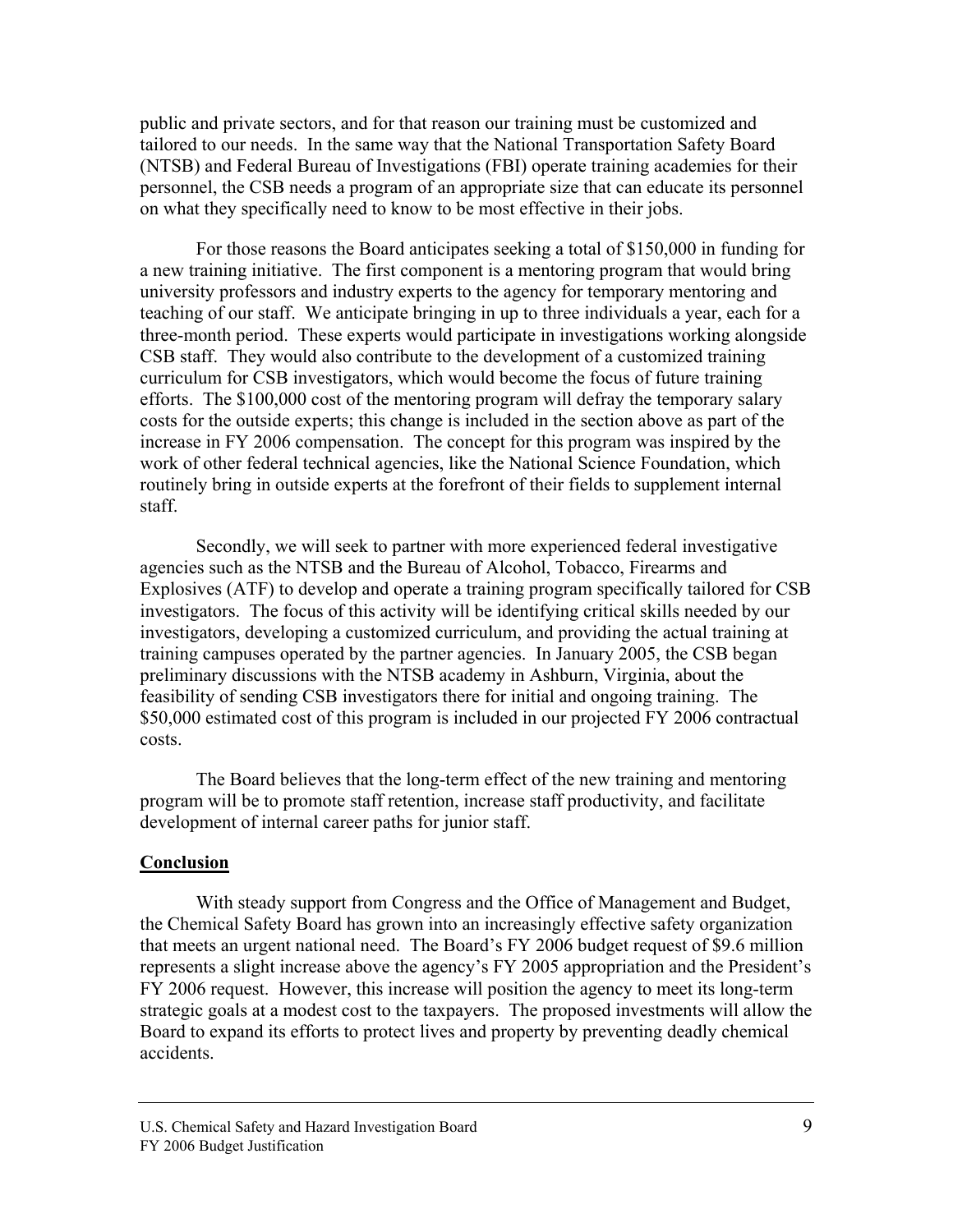#### **FY 2006 APPROPRIATION LANGUAGE**

## **CHEMICAL SAFETY AND HAZARD INVESTIGATION BOARD**  Federal Funds

#### **General and Special Funds**

#### **CHEMICAL SAFETY AND HAZARD INVESTIGATION BOARD**

#### **SALARIES AND EXPENSES**

For necessary expenses in carrying out activities pursuant to section  $112(r)(6)$  of the Clean Air Act, as amended, including hire of passenger vehicles, uniforms or allowances therefore, as authorized by 5 U.S.C.  $\frac{8}{9}$  5901 – 5902, and for services authorized by 5 U.S.C. § 3109 but at rates for individuals not to exceed the per diem equivalent to the maximum rate payable for senior level positions under 5 U.S.C. § 5376, \$9,600,000, to be available until September 30, 2006: Provided, that the Chemical Safety and Hazard Investigation Board shall have not more than three career Senior Executive Service Positions.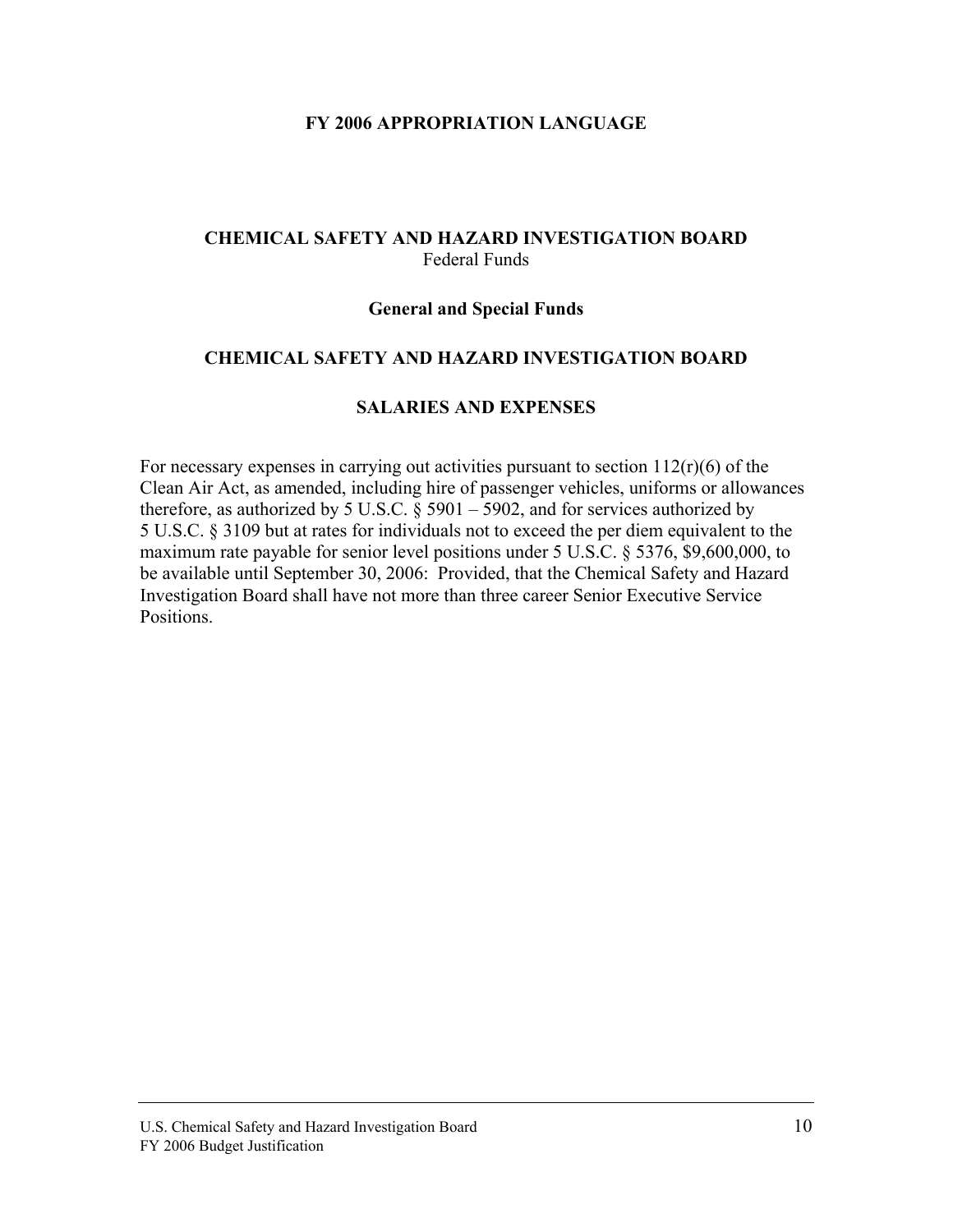# **CHEMICAL SAFETY AND HAZARD INVESTIGATION BOARD**

# **FISCAL YEAR SALARIES & EXPENSES**  (in thousands of dollars)

|                                              | <b>FY 2004</b><br><b>Actual</b> | <b>FY 2005</b><br><b>Budget</b> | <b>FY 2006</b><br><b>Request</b> |
|----------------------------------------------|---------------------------------|---------------------------------|----------------------------------|
| <b>Personnel Compensation &amp; Benefits</b> | \$4,896                         | \$5,826                         | \$6,420                          |
| <b>Contract Employees</b>                    | 555                             | 694                             | 526                              |
| <b>Fixed Costs</b>                           |                                 |                                 |                                  |
| Rent, Communications, & Utilities            | 701                             | 717                             | 764                              |
| Interagency Services*                        | 1,033                           | 412                             | 420                              |
| Maintenance                                  | 17                              | 36                              | 36                               |
| <b>Total Fixed Costs</b>                     | 1,751                           | 1,165                           | 1,220                            |
| <b>Variable Costs</b>                        |                                 |                                 |                                  |
| Travel & Transportation                      | 234                             | 328                             | 342                              |
| Rent, Communications, & Utilities            | 35                              | 102                             | 103                              |
| Printing                                     | 41                              | 58                              | 59                               |
| <b>Other Services</b>                        | 526                             | 665                             | 753                              |
| <b>Supplies</b>                              | 106                             | 131                             | 133                              |
| Equipment                                    | 29                              | 58                              | 44                               |
| <b>Total Variable Costs</b>                  | 971                             | 1,342                           | 1,434                            |
| <b>Total Costs</b>                           | \$8,173                         | \$9,027                         | \$9,600                          |

\* FY 2004 Interagency Services includes approximately \$600,000 in funding that was reprogrammed to begin funding our IT Capital Plan.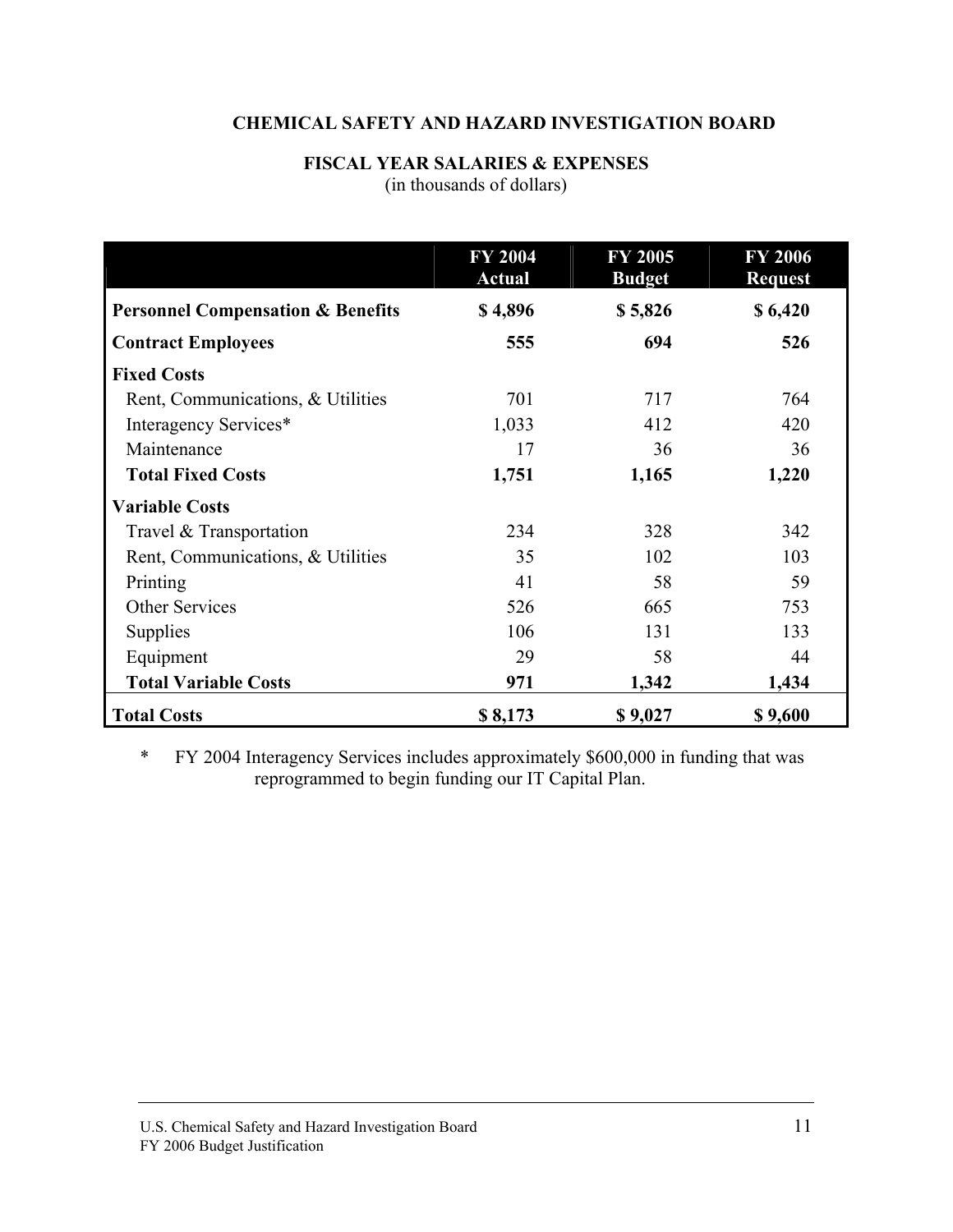# **Salaries and Expenses**

# **Analysis of Change**

*(in thousands of dollars)* 

**FY 2005 Appropriation (Salaries & Expenses) ....................................................\$ 9,027** 

# *Summary of Adjustments to Base and Built-in Changes*

# **Personnel Cost Increases**<sup>1</sup>

## **Contract Expense Decreases**

# **Fixed Cost Increases**

#### **Variable Cost Increases**

<sup>&</sup>lt;sup>1</sup> Benefits are calculated at 27 percent of base pay.<br><sup>2</sup> Calendar year 2006 pay increase estimated at 2.6 percent of base pay.

<sup>&</sup>lt;sup>3</sup> Includes estimated cost of January 2006 pay increase for these positions.